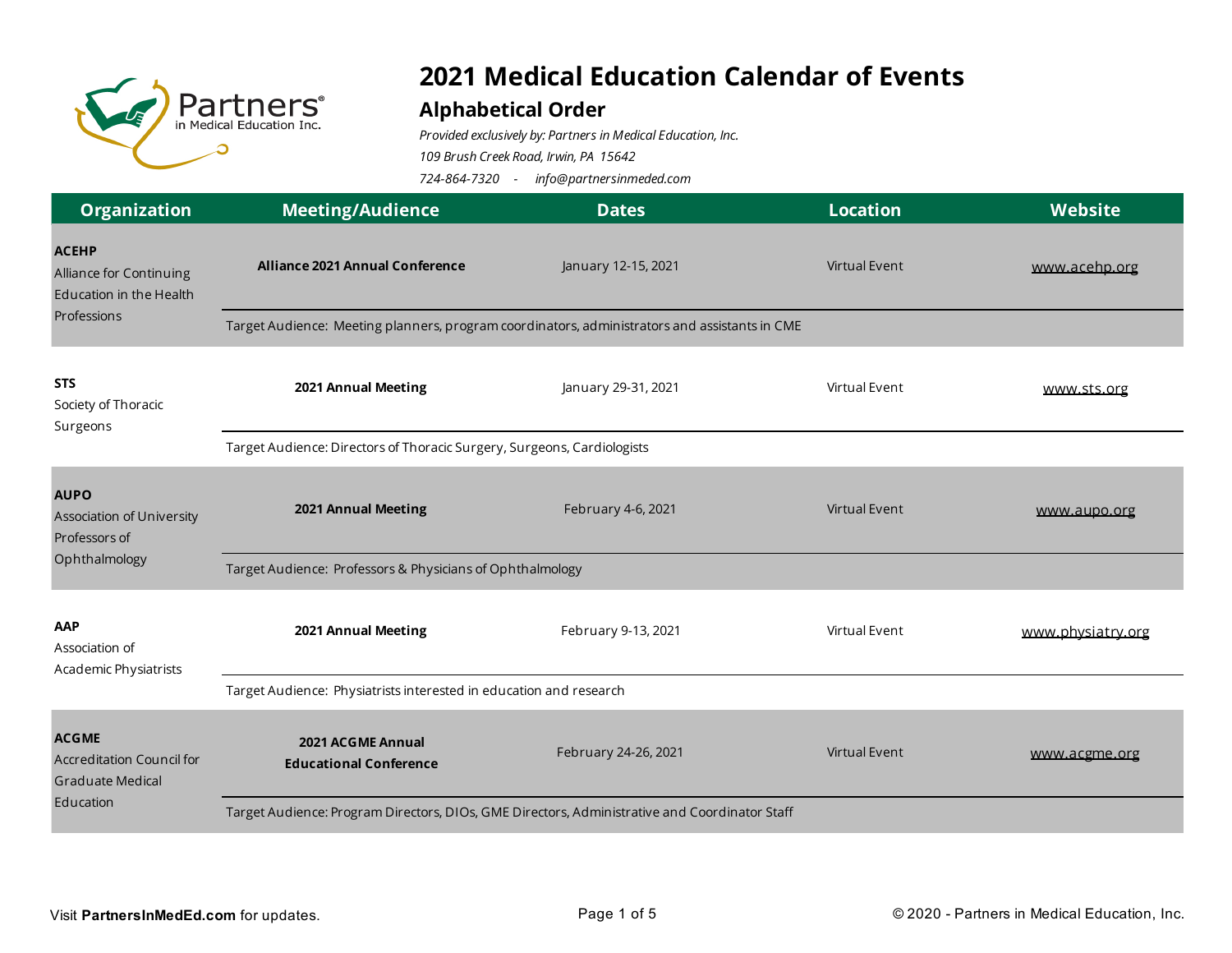| <b>Organization</b>                                                                               | <b>Meeting/Audience</b>                                                                                                               | <b>Dates</b>         | <b>Location</b>      | Website           |  |
|---------------------------------------------------------------------------------------------------|---------------------------------------------------------------------------------------------------------------------------------------|----------------------|----------------------|-------------------|--|
| <b>SACME</b><br>Society for Academic<br>Continuing Medical                                        | 2021 Annual Meeting                                                                                                                   | February 24-26, 2021 | Virtual Event        | www.sacme.org     |  |
| Education                                                                                         | Target Audience: CME Educators                                                                                                        |                      |                      |                   |  |
| <b>AADPRT</b><br>American Association of<br>Directors of Psychiatric<br><b>Residency Training</b> | 2022 50th Annual Meeting                                                                                                              | March 2-5, 2022      | * SEE NOTE           | www.aadprt.org    |  |
|                                                                                                   | Target Audience: Psychiatry & Neurology Professionals - * Note: 50th Annual Meeting moved to March, 2022 (Check Website for Update)   |                      |                      |                   |  |
| <b>APGO</b><br>Association of Professors of<br>Gynecology and Obstetrics                          | 2021 CREOG and APGO<br><b>Annual Meeting</b>                                                                                          | March 3-6, 2021      | Virtual Event        | www.apgo.org      |  |
|                                                                                                   | Target Audience: Residency Program Directors and Coordinators for OB/GYN                                                              |                      |                      |                   |  |
| <b>ARCOS</b><br>Association of Residency<br>Coordinators in<br>Orthopaedic Surgery                | 2021 ARCOS Conference                                                                                                                 | March 7-10, 2021     | Bonita Springs, FL   | www.arcos-inc.com |  |
|                                                                                                   | Target Audience: Residency Coordinators for Orthopaedic Surgery Programs                                                              |                      |                      |                   |  |
| <b>ACOFP</b><br>American College of<br>Osteopathic Family<br>Physicans                            | <b>ACOFP 58th Annual Convention &amp;</b><br><b>Scientific Seminars</b>                                                               | March 11-14, 2021    | Virtual Event        | www.acofp.org     |  |
|                                                                                                   | Target Audience: Osteopathic family medicine physicians                                                                               |                      |                      |                   |  |
| <b>APPD</b><br>Association of Pediatric<br>Program Directors                                      | 2021 Annual Spring Meeting                                                                                                            | March 23-26, 2021    | <b>Virtual Event</b> | www.appd.org      |  |
|                                                                                                   | Target Audience: Residency & Fellowship PDs, AssociatePDs, PCs, and Chief Residents; Clerkship Directors, Med-Peds Directors & Admins |                      |                      |                   |  |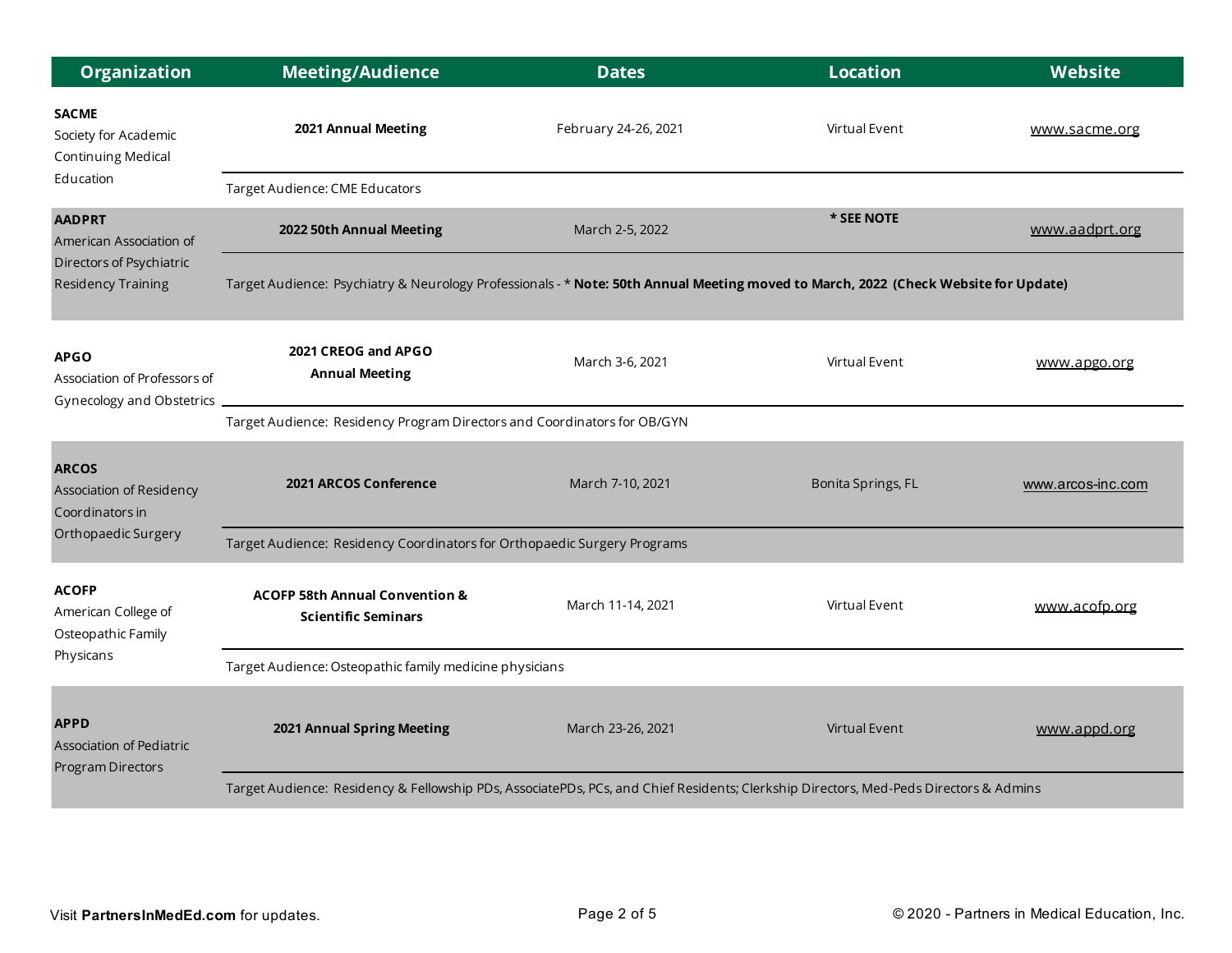| <b>Organization</b>                                                               | <b>Meeting/Audience</b>                                                                      | <b>Dates</b>        | <b>Location</b>      | <b>Website</b> |  |
|-----------------------------------------------------------------------------------|----------------------------------------------------------------------------------------------|---------------------|----------------------|----------------|--|
| <b>AIAMC</b><br>Alliance of Independent<br><b>Academic Medical Centers</b>        | 2021 Annual Meeting                                                                          | March 25-27, 2021   | Nashville, TN        | www.aiamc.org  |  |
|                                                                                   | Target Audience: VPMAs, DMEs, ADMEs, CMOs                                                    |                     |                      |                |  |
| <b>AIM</b><br>Administrators of<br>Internal Medicine                              | <b>Academic</b><br><b>Internal Medicine Week 2021</b>                                        | April 6-16, 2021    | <b>Virtual Event</b> | www.im.org     |  |
|                                                                                   | Target Audience: Administrative Staff in Internal Medicine                                   |                     |                      |                |  |
| <b>AACOM</b><br>Association for Osteopathic<br>Directors and Medical<br>Educators | <b>Educating Leaders 2021</b>                                                                | April 20 - 22, 2021 | Virtual Event        | www.aacom.org  |  |
|                                                                                   | Target Audience: Osteopathic Medical Educators                                               |                     |                      |                |  |
| <b>SGIM</b><br>Society of General<br>Internal Medicine                            | 2021 SGIM Annual Meeting                                                                     | April 20-23, 2021   | <b>Virtual Event</b> | www.sgim.org   |  |
|                                                                                   | Target Audience: Internal Medicine Professionals                                             |                     |                      |                |  |
| <b>ACCME</b><br>Accreditation Council for<br>Continuing Medical<br>Education      | 2021 ACCME Meeting                                                                           | April 27-29, 2021   | Virtual Event        | www.accme.org  |  |
|                                                                                   | Target Audience: Anyone in the CME community wanting to learn more about ACCME accreditation |                     |                      |                |  |
| <b>ASIP</b><br>American Society for<br>Investigative Pathology                    | 2021 Annual Meeting                                                                          | April 27-30, 2021   | <b>Virtual Event</b> | www.asip.org   |  |
|                                                                                   | Target Audience: Directors of Pathology Graduate Training Programs                           |                     |                      |                |  |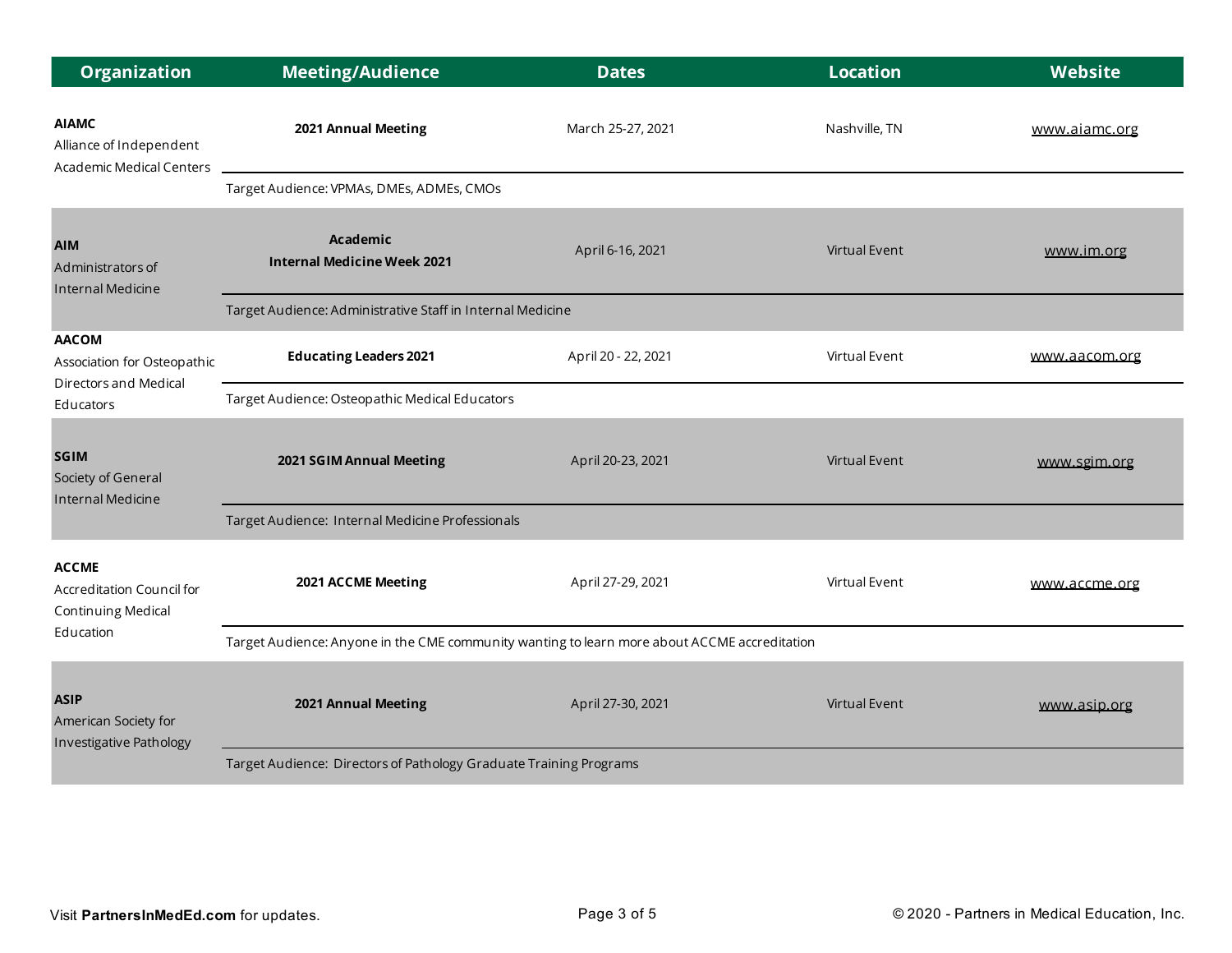| <b>Organization</b>                                                 | <b>Meeting/Audience</b>                                                                                                                            | <b>Dates</b>           | <b>Location</b>      | Website          |  |  |
|---------------------------------------------------------------------|----------------------------------------------------------------------------------------------------------------------------------------------------|------------------------|----------------------|------------------|--|--|
| <b>APDS</b><br>Association of<br>Program Directors in               | 2021 Surgical Education Week                                                                                                                       | April 27 - May 1, 2021 | Boston, MA           | www.apds.org     |  |  |
| Surgery                                                             | Target Audience: Surgeons                                                                                                                          |                        |                      |                  |  |  |
| <b>AAFP</b><br>American Academy for<br><b>Family Physicians</b>     | 2021 AAFP Annual Leadership Conference                                                                                                             | April 29 - May 1, 2021 | * SEE NOTE           | www.aafp.org     |  |  |
|                                                                     | Target Audience: Family Medicine Residency Program Directors and Coordinators - (Check Website for Update)                                         |                        |                      |                  |  |  |
| <b>AUR</b><br>Association of University<br>Radiologists             | 2021 AUR Annual Meeting                                                                                                                            | May 3-6, 2021          | Virtual Event        | www.aur.org      |  |  |
|                                                                     | Target Audience: Program Directors, Radiology                                                                                                      |                        |                      |                  |  |  |
| <b>AHME</b><br>Association for Hospital<br><b>Medical Education</b> | 2021 AHME Institute                                                                                                                                | May 12-14, 2021        | <b>Virtual Event</b> | www.ahme.org     |  |  |
|                                                                     | Target Audience: DIOs, CAOs, Directors, Coordinators, and Administrators of Undergraduate, Graduate, and Continuing Medical Education              |                        |                      |                  |  |  |
| AMA<br>American Medical<br>Association                              | <b>AMA Annual Meeting</b>                                                                                                                          | June 12-16, 2021       | Chicago, IL          | www.ama-assn.org |  |  |
|                                                                     | Target Audience: CME providers, pharmaceutical and device industry, regulating and accrediting organizations                                       |                        |                      |                  |  |  |
| <b>AHA</b><br>American Hospital<br>Association                      | 2021 AHA Leadership Summit                                                                                                                         | July 22-24, 2021       | Nashville, TN        | www.aha.org      |  |  |
|                                                                     | Target Audience: CEOs, Administrators and System Executives, Board Members, Nursing Executives, Practitioners, Public Health and Community Leaders |                        |                      |                  |  |  |